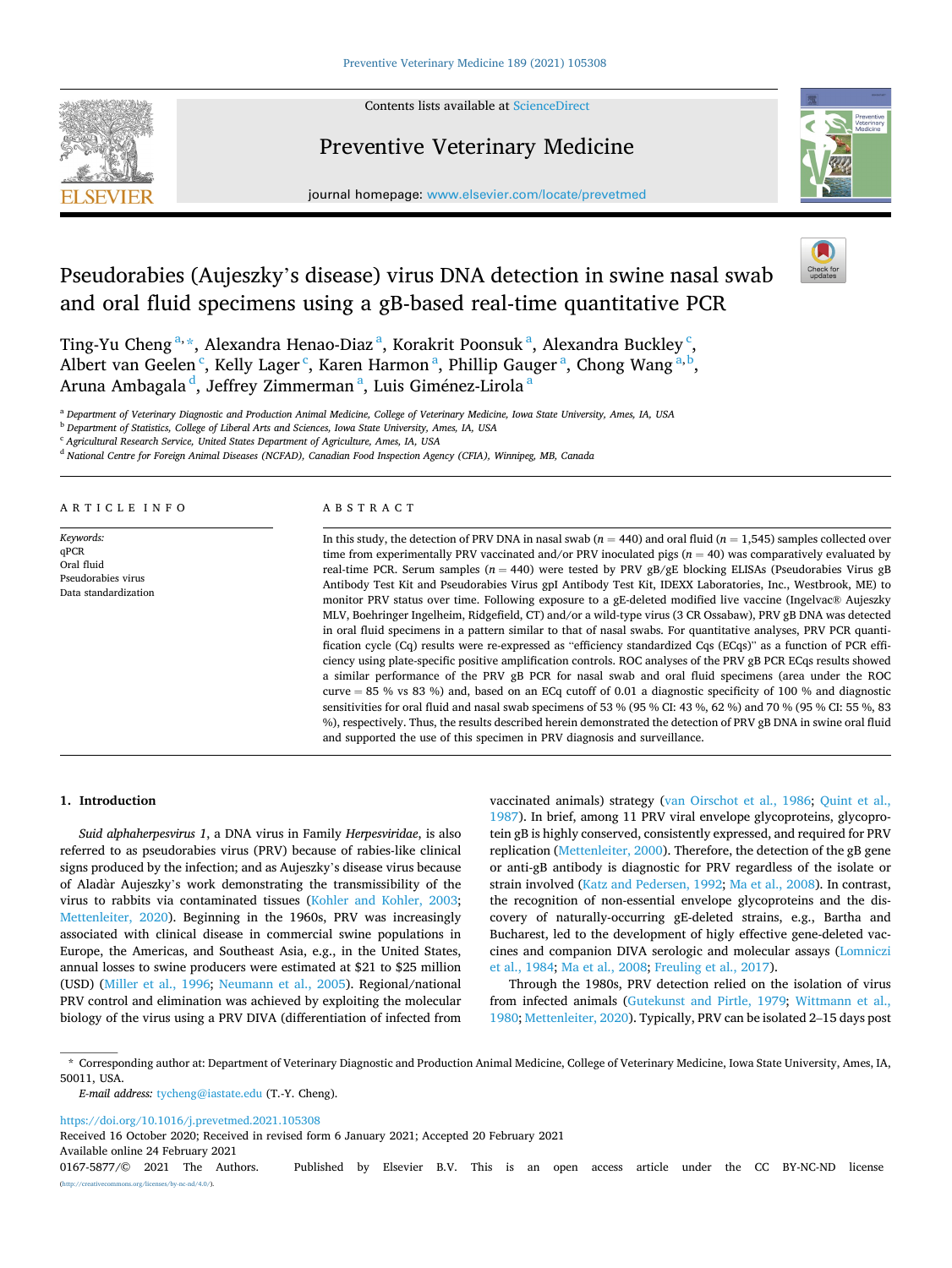<span id="page-1-0"></span>inoculation (dpi) from nasal swabs collected from pigs infected with wild-type PRV isolates [\(Maes et al., 1983](#page-6-0); [Wang et al., 2015](#page-7-0)). In pigs vaccinated with gene-deleted MLVs, shorter periods of detection and lower positivity rates occur after exposure to wild-type virus [\(Vilnis](#page-7-0)  [et al., 1998\)](#page-7-0). As first described by Belák et al. (1989), virus isolation was superseded by the development of PRV PCRs. This development improved both the analytical sensitivity and the efficiency of PRV detection, providing for the detection of PRV gB DNA in specimens from both acutely diseased pigs and from latently infected animals (Belák and Linné, 1988). Later, PCR methods targeting PRV gE DNA made it possible to differentiate gE-deleted MLV vaccinated from wild-type PRV infected animals ([Katz and Pedersen, 1992](#page-6-0); [Scherba et al., 1992](#page-7-0); [Hasebe](#page-6-0)  [et al., 1993](#page-6-0); [Ma et al., 2013](#page-6-0)). Subsequently, a commercial PCR assay targeting the PRV gD glycoprotein gene (ADIAVET® PRV REALTIME kit, Bio-X Diagnostics, Rochefort, Belgium) was released and its use has been reported in several studies ([Leschnik et al., 2012](#page-6-0); [Pol et al., 2013](#page-6-0); [Deblanc et al., 2019\)](#page-6-0). Recently, PRV PCRs have moved toward multiplex formats that simultaneously differentiate among PRV vaccine viruses, typical wild-type viruses, and highly pathogenic strains [\(Meng et al.,](#page-6-0)  [2016\)](#page-6-0), or screen for other swine pathogens, e.g., porcine circoviruses (PCVs), porcine parvoviruses, porcine reproductive and respiratory syndrome virus (PRRSV) ([Yue et al., 2009;](#page-7-0) [Tian et al., 2020\)](#page-7-0). The systematic application of highly effective DIVA vaccines and ELISAs proved highly effective in the control and/or elimination of PRV.

Although PRV has been widely eliminated from domestic swine, it remains relevant to swine health because it continues to circulate in feral swine populations. Thus, PRV infection in commercial swine populations after contact with feral pigs has been reported in Minnesota (2002), Wisconsin (2007), and France ([Gauntlett et al., 2019](#page-6-0)). In addition, the emergence of highly pathogenic PRV variants in China raises concerns for global swine health [\(An et al., 2013](#page-5-0); [Wu et al., 2013;](#page-7-0) [Luo](#page-6-0)  [et al., 2014](#page-6-0); [Yu et al., 2014](#page-7-0); [Bo et al., 2020](#page-5-0)). Under this scenario, PRV surveillance remains important, e.g., ~197,000 individual swine were tested through the US national PRV surveillance program in 2017 ([United States Department of Agriculture National Animal Surveillance](#page-7-0)  [System \(USDA-NAHSS, 2018](#page-7-0)) and improvements in PRV surveillance remain a legitimate area of investigation.

Contemporary surveillance methods are moving away from individual animal specimens and toward the use of aggregate samples, e.g., processing fluid and oral fluid samples, as a mean of improving surveillance efficiency and lowering costs [\(Bjustrom-Kraft et al., 2018](#page-5-0); [Lopez et al., 2018\)](#page-6-0). In particular, oral fluids have been widely adapted to diagnostic technologies and routinely used by producers for the surveillance of PRRSV, influenza A virus, PCV, and many others ([Henao--](#page-6-0)[Diaz et al., 2020\)](#page-6-0). Oral fluid specimens from *>* 23,000 cases were tested for PRRSV RNA by the veterinary diagnostic laboratories at Iowa State University, the University of Minnesota, South Dakota State University, and the Kansas State University in 2018; a 96 % increase relative to 2009 ([Trevisan et al., 2019](#page-7-0)). In 2019, the veterinary diagnostic laboratory at Iowa State University alone performed  $\sim 240,000$  tests on swine oral fluid specimens submitted by clientele (R Main, personal communication). In the present study, the detection of PRV gB DNA in oral fluid and nasal swab specimens was explored in the context of PRV antibody responses in serum using samples from animals of known PRV infection status and the assay's performance (diagnostic sensitivity and specificity) estimated.

#### **2. Material and methods**

#### *2.1. Experimental design*

In this study, the detection of the PRV gB gene in swine nasal swab and oral fluid specimens using a TaqMan® probe-based PRV gB quantitative PCR (qPCR) was evaluated over time post-inoculation in PRVinoculated, PRV modified live virus (MLV) vaccinated, and vaccinated/challenged pigs. PRV PCR quantification cycle (Cq) results were

standardized by PCR efficiency and plate positive amplification controls and re-expressed as "efficiency standardized Cqs (ECqs)", as derived from a mathematical model described by [Pfaffl \(2001\).](#page-6-0) Qualitative (positive or negative) and relative quantitative (efficiency standardized Cq; ECq) results were analyzed by specimen to characterize and compare the kinetics of PRV shedding. Finally, ECqs were used to estimate the gB PCR diagnostic sensitivity and specificity using receiver operating characteristic (ROC) curve analysis. Commercial PRV blocking ELISAs (gB and gE) were used to monitor animal PRV infection status over time.

## *2.2. Pseudorabies virus propagation and titration*

PRV 3CR Ossabaw was propagated on swine testicular (ST) cells in 75 cm2 flasks [\(Pirtle et al., 1989](#page-6-0); [Zanella et al., 2012\)](#page-7-0). When cytopathic effect (CPE) was observed in 80–90 % of the infected cell monolayer, flasks were subjected to two freeze-cycles (− 80 ◦C), the harvested contents clarified by centrifugation at  $1,000 \times g$  for  $10$  min, and the supernatant containing the virus was harvested and stored at − 80 ◦C. Prior to and after animal inoculation, virus titration was performed on monolayers of ST cells cultured in 96-well plates by inoculating wells with 100 μL of serially 10-fold diluted inoculum  $(10^{-1} - 10^{-9})$  (Zanella et al., [2012\)](#page-7-0). Inoculated monolayers were incubated at 37 °C with 5 %  $CO<sub>2</sub>$  for 72 h and then examined for CPE. Virus titers and 95 % confidence intervals (95 % CI) were calculated using the Spearman-Kärber method ([Spearman, 1908](#page-7-0); Kärber, 1931).

#### *2.3. Animal treatments and sample collection*

Individually penned 12- to 16-week-old pigs were assigned to 4 treatment groups ([Table 1](#page-2-0)): 1. Negative control (NC) 2. Wild-type PRV inoculation (PRV) 3. PRV modified live virus (MLV) vaccination (Ingelvac® Aujeszky MLV, Boehringer Ingelheim, Ridgefield, CT), and 4. MLV vaccination and PRV challenge at 3 weeks post vaccination (MLV-PRV). Pigs in the PRV ( $n = 10$ ), MLV ( $n = 10$ ), and MLV-PRV ( $n = 10$ ) treatment groups were housed in a biosafety level 3 (BSL3-Ag) large animal facility at the USDA National Animal Disease Center (USDA-NADC, Ames, IA). Pigs in the NC group  $(n = 10)$  were held in a biosafety level 2 (BSL-2) large animal facility at Iowa State University (Ames, IA) ([Table 1\)](#page-2-0) ([Cheng et al., 2020\)](#page-6-0). Inoculation or challenge was done by intranasally exposing pigs to 4 mL (2 mL per naris) of an inoculum containing  $1 \times 10^{2.9}$  TCID<sub>50</sub>/mL (95 % CI:  $1 \times 10^{2.5}$ ,  $1 \times 10^{3.3}$ ) PRV 3CR Ossabaw ([Zanella et al., 2012](#page-7-0)). Vaccine was administered as per the manufacturer's instructions. All animals were humanely euthanized at the end of the observation period by captive bolt or pentobarbital injection followed by exsanguination, as specified in the American Veterinary Medical Association (AVMA) Guidelines for the Euthanasia of Animals [\(American Veterinary Medical Association \(AVMA, 2020\)](#page-5-0). The study protocols were approved by the Institutional Animal Care and Use Committee of Agricultural Research Service, United States Department of Agriculture (USDA-ARS) (protocol number: ARS-2017-689) and Iowa State University (protocol number: 10-17-8622-S).

Blood was collected from the external jugular vein following the timeline listed in [Table 1](#page-2-0) using 20-gauge needles (Exelint International Co., Saint Petersburg, FL), reusable hubs (Becton, Dickinson and Company, Franklin Lakes, NJ), and 12.5 mL serum separator tubes (Covidien, Minneapolis, MN). After a 15 min centrifugation  $(1,000 \times g)$ , serum samples were aliquoted and stored at − 20 ◦C. Nasal swab samples were collected [\(Table 1](#page-2-0)) by swabbing each naris with a cotton-tipped swab (Puritan Medical Products Co. LLC., Guilford, ME) which was then placed into 1 mL phosphate-buffered saline (PBS, pH 7.2, Life Technologies Co., Grand Island, NY). Oral fluid samples were collected from individual pigs ([Table 1](#page-2-0)) by allowing pigs to chew on cotton rope (30–45 min) and then harvesting the oral fluid [\(White et al., 2014](#page-7-0); [Henao-Diaz et al., 2018](#page-6-0)).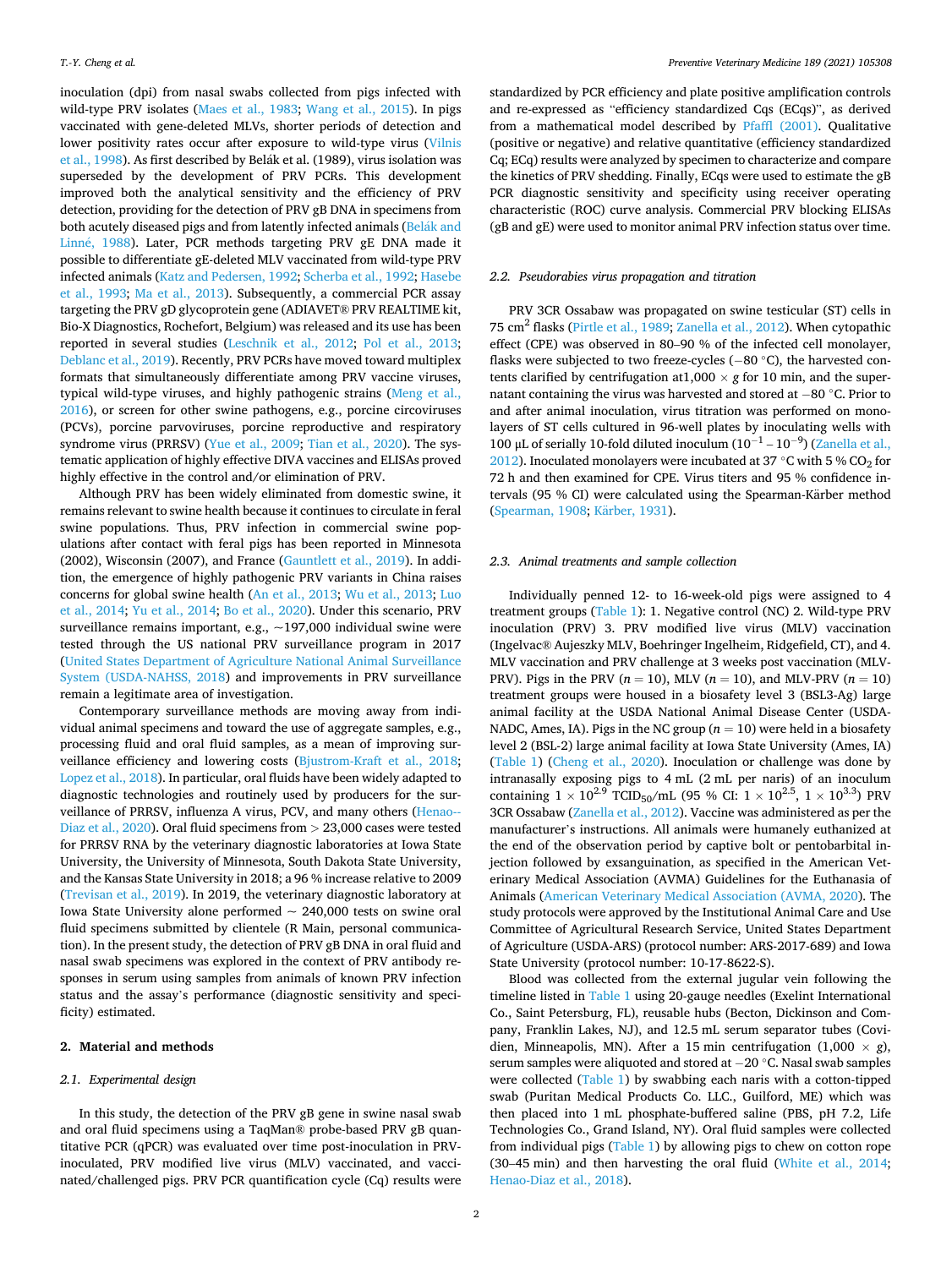|                          |         | Treatments  |                 | Sampling schedule                                        |                       | Total samples         |               |
|--------------------------|---------|-------------|-----------------|----------------------------------------------------------|-----------------------|-----------------------|---------------|
| Treatment groups         | Pigs(n) | PRV vaccine | PRV<br>inoculum | Serum, nasal swab                                        | Oral fluid<br>(daily) | Serum, nasal<br>swabs | Oral<br>fluio |
| NC (negative<br>control) | 10      | NA          | <b>NA</b>       | 0, 4, 7, 11, 14, 17, 21, 24, 28, 35, 42, 49              | $0 - 49$              | $120$ each            | 500           |
| PRV inoculation          | 10      | NA          | Day 28          | 23, 27, 30, 34, 37, 41, 48, 55, 62                       | $23 - 62$             | 90 each               | 283           |
| MLV vaccination          | 10      | Day 7       | NA              | 2, 7, 11, 13, 16, 20, 23, 27                             | $2 - 27$              | 80 each               | 213           |
| <b>MLV-PRV</b>           | 10      | Day 7       | Day 28          | 2, 7, 11, 13, 16, 20, 23, 27, 30, 34, 37, 41, 48, 55, 62 | $2 - 62$              | 150 each              | 549           |
|                          |         |             |                 |                                                          |                       |                       |               |

<span id="page-2-0"></span>**Table 1**  Experimental design: description of treatments and sample collection by study day.

NA = Not applicable; *S* = number of samples collected.<br>\* Intramuscular inoculation of PRV modified live virus (MLV) vaccine (Ingelvac® Aujeszky MLV, Boehringer Ingelheim, Ridgefield, CT).

<sup>†</sup> Intranasal inoculation of PRV 3CR Ossabaw ( $1 \times 10^{3.5}$  TCID<sub>50</sub> per pig).

#### *2.4. PRV gB and gE antibody ELISAs*

Serum samples were separately tested for PRV gB and gE antibody using commercial blocking ELISAs (Pseudorabies Virus gB Antibody Test Kit and Pseudorabies Virus gpI Antibody Test Kit, IDEXX Laboratories, Inc., Westbrook, ME). Testing and quality control was performed as directed by the manufacturer. ELISA Results were expressed as sampleto-negative (S/N) ratios (Eq. 1) with S/N ratios  $\leq 0.6$  considered positive.

$$
S \bigg/ N ratio = \frac{(sampleOD)}{(negative controlmean OD)} \tag{1}
$$

#### *2.5. DNA extraction protocols*

Nucleic acid extraction from nasal swab and oral fluid samples was done with the MagMax™ Pathogen RNA/DNA Kit (Life Technologies, Carlsbad, CA) on the KingFisher™ Flex Purification System (Thermo Fisher Scientific Inc., Waltham, MA) using specimen-specific high-volume modified lysis procedures provided by the manufacturer [\(Molecu](#page-6-0)[lar, Bioinformatics, and Health Assurance Testing Services Section](#page-6-0)  [\(MVHS, 2018\)](#page-6-0).

For nasal swab samples, the modified lysis solution consisted of 250 μL lysis concentrate, 250 μL 100 % isopropanol (Fisher Scientific, Fair Lawn, NJ), 2 μL carrier RNA, and 0.5 μL Xeno™internal control (XIPC) RNA template at 100,000 copies/μL [\(Schroeder et al., 2013](#page-7-0)). Thereafter, 500 μL of the prepared lysis solution was mixed with 200 μL of vortexed nasal swab-PBS sample and 20 μL of magnetic bead mix, and then loaded into the purification system. Purification procedures were performed using Kingfisher program AM1836\_DW\_HV\_v3 (Thermo Fisher Scientific, Inc.) using high volumes in both wash I (300 μL) and wash II (450 μL). Thereafter, the purified nucleic acids were eluted into 90 μL elution buffer.

For oral fluid samples, the lysis solution was prepared by mixing 450 μL of lysis concentrate, 2 μL carrier RNA, and 0.5 μL XIPC RNA template (100,000 copies/μL). For cell lysis, oral fluid samples (300 μL) were added to 450 μL of prepared lysis solution, after which 600 μL of this mixture was combined with 350 μL of isopropanol and 20 μL of magnetic bead mix. Thereafter, DNA purification was performed as described for nasal swab samples.

## *2.6. gB real-time polymerase chain reactions*

To detect the presence of PRV DNA, nasal swab and oral fluid samples were tested using a qPCR (primers and probes listed in Table 2). The gB qPCR was based on an assay described by [Ma et al. \(2008\).](#page-6-0) In brief, each of the gB PCR reactions contained 5 μL of TaqMan® Fast Virus 1-Step Master Mix (Thermo Fisher Scientific, Inc. Waltham, MA), 7.45 μL of nuclease-free water (Invitrogen™, Carlsbad, CA), 5 μL of DNA extract, 0.8 μL of PRV gB forward primer, 0.8 μL of PRV gB reverse primer, 0.4 μL of PRV gB probe, 0.2 μL of XIPC forward primer, 0.2 μL of XIPC reverse primer, and 0.15 μL of XIPC probe. All primers and probes

| Table 2                                                    |  |  |  |
|------------------------------------------------------------|--|--|--|
| Primers and probes used in the gB screening real-time PCR. |  |  |  |

| Primers and probes     |                                                                                | Sequences                                                                                                                                                                                                             |  |
|------------------------|--------------------------------------------------------------------------------|-----------------------------------------------------------------------------------------------------------------------------------------------------------------------------------------------------------------------|--|
| gB real-time<br>RT-PCR | PRV-gB-F<br>PRV-gB-R<br>PRV-gB-<br>probe<br>XIPC-F<br>XIPC-R<br>XIPC-<br>probe | 5'-ACAAGTTCAAGGCCCACATCTAC-3'<br>5'-GTCYGTGAAGCGGTTCGTGAT-3'<br>FAM-5'-ACGTCATCGTCACGACC-3'-BHQ1<br>5'-TTCGGCGTGTTATGCTAACTTC-3'<br>5'-GGGCTCCCGCTTGACAATA-3'<br>Cy5-5'-CTCCGCAGA-TAO-AATCCAGGGTCATCG-<br>3'-IAbROSp* |  |

\* Iowa Black® Dark Reverse Quencher.

were used at working concentration of 10 μM. PRV Shope strain DNA extract was included in each PCR run as a positive amplification control (PAC). Nuclease-free water before and after purification procedure were used as negative amplification control and reference amplification control.

PCR reagents and sample extracts were loaded into MicroAmp™ Fast Optical 96-well reaction plates (Applied Biosystems™, Waltham, MA) and sealed with MicroAmp™ optical adhesive films (Applied Biosystems™, Waltham, MA). The gB PCRs were performed using the ABI 7500 Real-Time PCR System (Thermo Fisher Scientific, Inc. Waltham, MA) with the fast mode under the following conditions: 50  $\degree$ C for 5 min, 95 °C for 20 s, and 45 cycles of 95 °C for 3 s and 60 °C for 30 s. 7500 Fast System Sequence Detection Software (v1.5.1, Applied Biosystems™, Waltham, MA) was used to analyze the PCR results. The Cq values were generated with a threshold of 0.1 for the target gene and 10 % of the maximum amplitude of the sigmoidal amplification curves for XIPC controls. Test results were interpreted as follows: 1) samples with Cqs *<* 40 for both gB and XIPC were considered positive; 2) samples with gB Cq ≥ 40 or undetermined and XIPC Cq *<* 40 were considered negative; and 3) samples with XIPC Cq  $\geq$  40 or undetermined were retested.

#### *2.7. Statistical analysis*

Statistical analyses were performed in *R* 4.0.2 ([R core team, 2020\)](#page-6-0) and the CRAN (Comprehensive R Archive Network) packages specified below. Initially, raw Cq results were standardized by calculating the fold change in test samples relative to the plate-specific PACs, as shown in Eq. [2](#page-1-0) [\(Livak and Schmittgen, 2001](#page-6-0); [Pfaffl, 2001](#page-6-0); [Liu and Saint, 2002](#page-6-0); [Schmittgen and Livak, 2008\)](#page-7-0):

$$
Efficiency \ standardized \ Cq \ = \ ECq \ = \ \left(E_{target}\right)^{-\Delta Cq_{target \ (sample = PAC)}} \tag{2}
$$

In Eq. [2,](#page-1-0) *E*target represents the PCR amplification efficiency and Δ*Ct*target (sample – control) is the difference in Cq values between a test sample and the plate PACs. For each run, the PCR amplification efficiencies of PRV gB genes were estimated from the amplification plots as a function of baseline-corrected fluorescence and number of cycles. Baseline fluorescence due to inefficient quenching of fluorescencelabelled probes was measured prior to amplification-specific signals.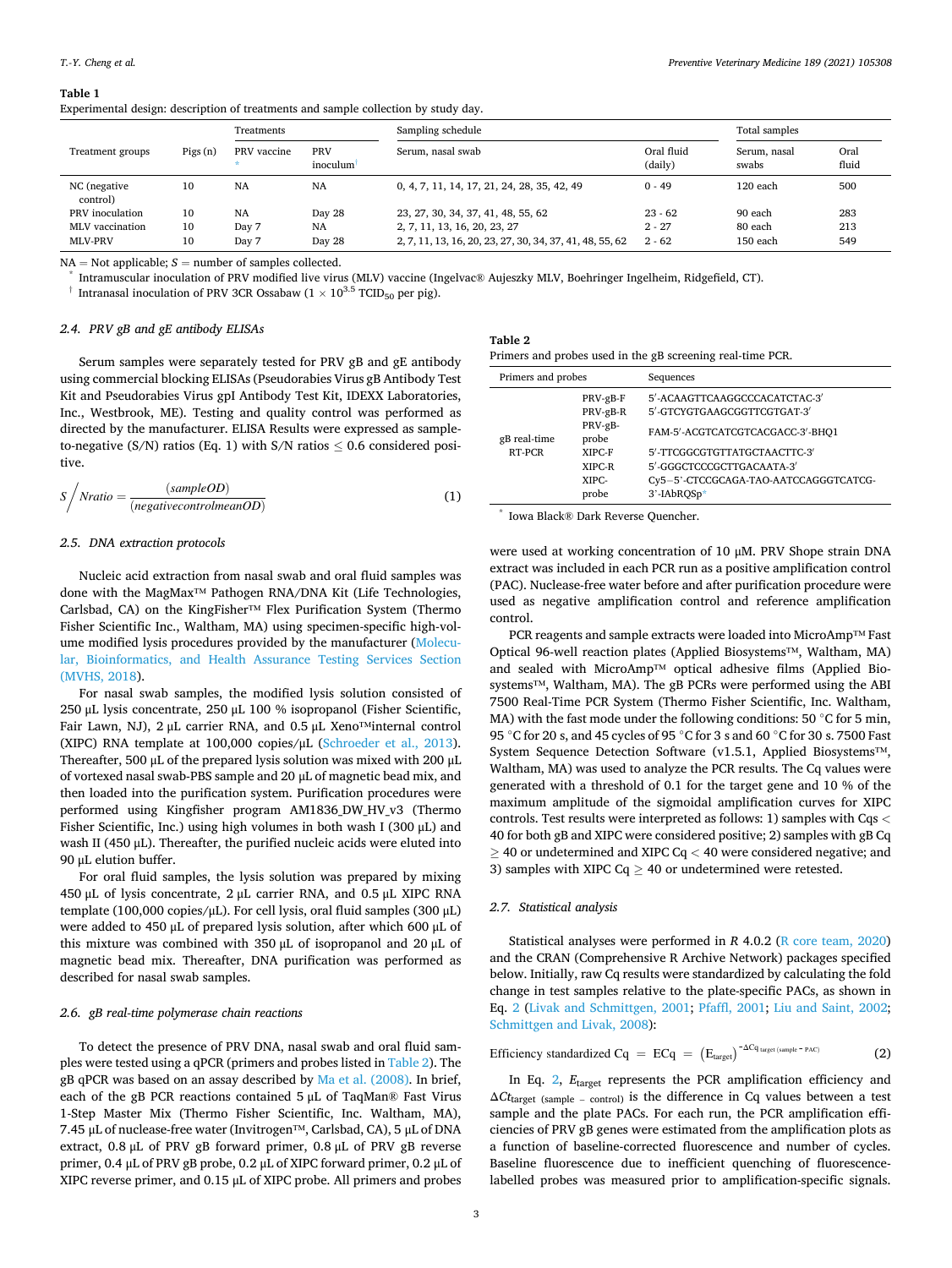<span id="page-3-0"></span>Baseline estimation and correction were done by determining the linear ground and early exponential phases of the PCR reactions using Lin-RegPCR 2020.0 software ([Ramakers et al., 2003](#page-6-0); [Ruijter et al., 2009](#page-6-0), [2013;](#page-6-0) [Ruijter et al., 2014](#page-6-0)). Efficiency was estimated by fitting baseline-corrected fluorescence data into four-, five-, six-, or seven-parameter log-logistic models and selecting the one with the lowest Akaike's Information Criterion (AIC) using the CRAN package *qpcR* ([Ritz and Spiess, 2008](#page-6-0)). Data generated prior to 10 PCR cycles were excluded from efficiency estimations to avoid background interference. By definition, the AIC selected the simplest model best able to fit the data (goodness of fit) based on the model-maximized log likelihood and the dimension of the model parameter space. For robustness, the efficiency of all reactions on a plate was based on the average of the efficiencies estimated for the PAC and all samples on the plate ([Cikos et al., 2007\)](#page-6-0), as shown in Eq. 3:

$$
E_{target} = \frac{F_n}{F_{n-1}}
$$
 (3)

where *E*target is the PCR amplification efficiency, *n* the number of cycles at the second derivative maximum of the sigmoidal fit of the PCR amplification curve, and  $F_n$  and  $F_{n-1}$  the fluorescence at *n* and  $n-1$  cycles. Perfect PCR amplification (100 %) implies that the fluorescence of PCR products doubles each cycle, i.e.,  $E_{\text{target}} = 2$ .

Qualitative analyses were performed on binary (positive, negative) results of PRV gB qPCR and gB/gE blocking ELISAs. The independency of oral fluid and nasal swab specimen PCR positivity was evaluated using Fisher's exact tests by study day and animal, that is, whether a pig tested positive/negative to PRV gB qPCR in oral fluid was more likely to obtain the same binary result in nasal swabs on given study days. Likewise, the same approach was applied to evaluate the association between binary results determined by serum gB and gE blocking ELISAs. The effect of vaccination on gB DNA detection was further evaluated by comparing post-inoculation qPCR positivity rates (oral fluid and nasal swabs) between unvaccinated (PRV group) and vaccinated animals (MLV-PRV group) using generalized linear mixed effects models that included the number of positive/negative animals (response), pig treatment (independent variable), and study day (random effect).

For quantitative analyses, because pigs were housed individually, animals were assumed to be independent and ECqs clustered by animal over time. The assumption of data normality was violated (Shapiro-Wilk test,  $p < 0.001$ ) for both the raw and transformed (square root, cube root, and log) ECqs. Therefore, the nonparametric clustered Wilcoxon signed rank test was performed on 322 oral fluid and nasal swab samples matched by animal and study day using CRAN package (*clusrank*) and the "DS method" ([Datta and Satten, 2008;](#page-6-0) [Jiang et al., 2017](#page-6-0)). The null hypothesis was that the distribution of the difference between PRV ECqs in oral fluid and nasal swabs were symmetrical at mean zero.

ROC curve analyses were conducted to evaluate the diagnostic performance of the gB qPCR for nasal swab and oral fluid samples and derive diagnostic sensitivity and specificity estimates for specific ECq cutoffs using CRAN package, *pROC* [\(Robin et al., 2011\)](#page-6-0). ROC analyses require designation of the true status (positive or negative) of the sample. Consistent with prior reports ([Mettenleiter et al., 2012;](#page-6-0) [Zanella](#page-7-0)  [et al., 2012](#page-7-0); [Wang et al., 2015;](#page-7-0) [Panyasing et al., 2018a](#page-6-0)), PRV negative samples were defined as nasal swab and oral fluid samples collected in the PRV group prior to inoculation (nasal swab:  $n = 20$ ; oral fluid:  $n = 41$ ) and all samples in the NC group (nasal swab:  $n = 80$ ; oral fluid:  $n = 80$ ). PRV positive samples were derived from the PRV treatment group and were defined as nasal swabs  $(n = 40)$  collected 2–14 days after inoculation (study day 30–42) and oral fluid ( $n = 118$ ) collected 5–17 days after inoculation (study day 33–45). The non-parametric DeLong method was used to estimate the 95 % CIs for the area under the curve (AUC) and compare nasal swab and oral fluid AUCs ([DeLong](#page-6-0)  [et al., 1988\)](#page-6-0). Estimation of diagnostic sensitivity and specificity confidence intervals was done using a nonparametric stratified bootstrapping

method with 10,000 iterations ([Carpenter and Bithell, 2000](#page-6-0); [Robin](#page-6-0)  [et al., 2011\)](#page-6-0). For iteration *i*, a sample (*Xi*) was created by randomly assigning the ECqs in PRV and NC groups to one of two strata, each with the same size as the number of "true positive" and "true negative" samples. The diagnostic sensitivity and specificity for specific cutoffs were then calculated for *Xi*. Confidence interval lower and upper bounds were computed as the 5th and 95th percentiles of the sensitivities or specificities derived from 10,000 iterations [\(Carpenter and Bithell,](#page-6-0)  [2000\)](#page-6-0).

## **3. Results**

No clinical signs were observed in the NC, MLV, and MLV-PRV treatment groups. In the PRV group, 3 of 10 pigs exhibited lethargy, ataxia, and tremors on 7 dpi, but recovered by 14 dpi. In the NC group, all serum ( $n = 120$ ), nasal swab ( $n = 80$ ), and oral fluid ( $n = 80$ ) samples were negative on antibody and DNA tests, i.e., the group remained free of PRV.

The PRV qPCR testing of oral fluid samples required on 11 PCR plates with overall mean (standard deviation; SD) PCR amplification efficiency estimated at 1.69 (0.22). The qPCR testing of nasal swab samples was done on 6 plates with an estimated mean (SD) PCR amplification efficiency of 1.66 (0.11). As shown in Fig. 1, gB PCR-positive nasal swab and oral fluid samples were initially detected in the PRV group at 2 dpi (study day  $= 30$ ). Nasal swab positivity peaked (9 of 10 pigs) on 2 dpi whereas oral fluid positivity peaked (9 of 10 pigs) on 9 dpi. A significant dependency between pig-matched nasal swab and oral fluid samples by study day was observed (Fisher's exact test,  $p = 0.015$ ). That is, a pig with a gB PCR positive nasal swab was also more likely to be oral fluid gB positive and *vice versa*. As shown in [Fig. 2,](#page-4-0) similar ECqs were observed in oral fluid and nasal swab samples (clustered paired Wilcoxon signed-



**Fig. 1.** Positive rate (%) in serum, nasal swab, and oral fluid specimens by test, treatment group, and study day. All serum  $(n = 120)$ , nasal swab  $(n = 80)$ , and oral fluid ( $n = 80$ ) samples from the Negative Control group were negative on all tests (data not shown).

<sup>a</sup>MLV treatment group. Pigs ( $n = 10$ ) intramuscularly vaccinated with a modified live virus vaccine (Ingelvac® Aujeszky MLV, Boehringer Ingelheim, Ridgefield, CT) on Day 7 and humanely euthanized on Day 27. b

<sup>b</sup>PRV treatment group. Pigs ( $n = 10$ ) intranasally inoculated with PRV isolate 3CR Ossabaw  $(1 \times 10^{3.5} \text{ TCID}_{50}$  per pig) on Day 28.

<sup>c</sup>MLV-PRV treatment group. Pigs ( $n = 10$ ) vaccinated on Day 7 and challenged on Day 28.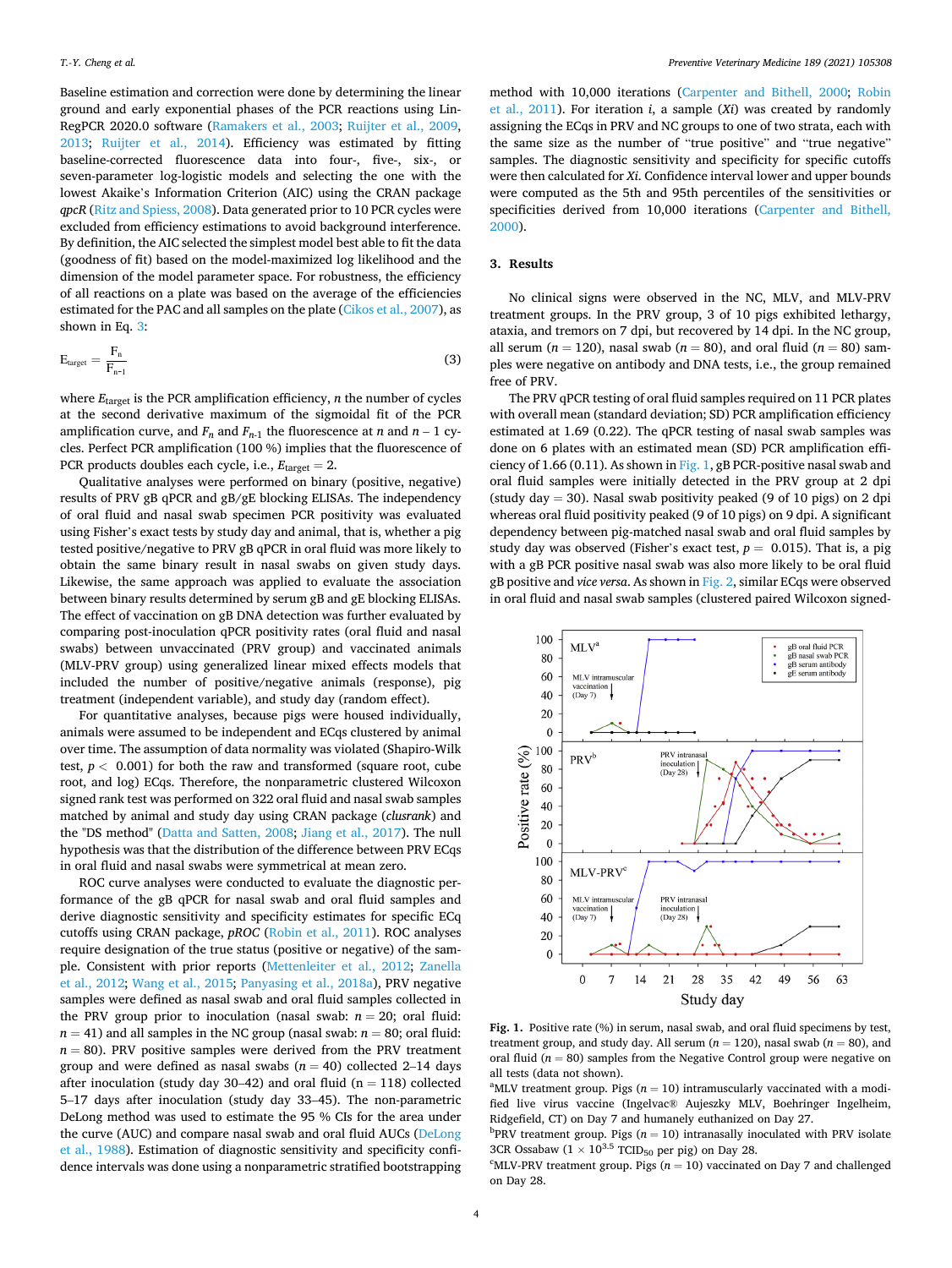<span id="page-4-0"></span>

**Fig. 2.** PRV gB efficiency standardized Cq detection  $(\bar{x})$ , standard error) by specimen and study day from the PRV group (refer to [Fig. 1](#page-3-0)). Efficiency standardized Cq (ECq) represents the fold-change of the quantity of PRV gB DNA in a sample relative to the plate positive amplification control (PAC). ECq =  $(E_{\text{target}})^{-\Delta Ct \text{ target (sample - PAC)}}$ , where  $E_{\text{target}}$  is the PCR amplification efficiency and Δ*Ct*target (sample – PAC) the difference in raw Cq values between test samples and plate positive amplification controls (PACs).

ranked test,  $p = 0.155$ ). gB serum antibody was detected in 7 of 10 pigs on 9 dpi, with 10 of 10 animals positive by 11 dpi. As shown in [Fig. 1,](#page-3-0) the appearance of gE serum antibody was delayed compared to gB. Despite temporal differences in kinetics, a significant correlation between serum gB and gE blocking ELISAs was observed (Fisher's exact test, *p <* 0.001).

In the MLV-PRV group, gB DNA testing produced one false positive nasal swab collected on the day of vaccination (study day 7). Otherwise, PRV gB DNA was sporadically detected in nasal swab and oral fluid samples for 9 days post vaccination (dpv) and 4 days post challenge. The maximum nasal swab positivity occurred on 9 dpv (1 of 10 pigs) and 2 dpi (3 of 10 pigs). Similarly, oral fluid positivity peaked (3 of 10 pigs) on 2 dpi. gB serum antibody was detected on 6 dpv and remained detectable in all pigs until the end of the study. In contrast, gE antibody was not detected until day 20 post challenge and was detected in 3 of 10 pigs. Statistical analysis showed no dependence between the two serum ELI-SAs (Fisher's exact test, p *>* 0.05). The effect of vaccination on gB DNA detection was further evaluated by comparing post-inoculation qPCR positivity rates (oral fluid and nasal swabs) between unvaccinated (PRV group) and vaccinated animals (MLV-PRV group) using generalized linear mixed effects models. For the post wild-type virus exposure period (study day 29–49), the odds of gB positivity were significantly lower for vaccinated pigs (MLV-PRV group) than unvaccinated pigs (PRV group) in both nasal swab (odds ratio  $(OR) = 0.016$ , 95 % confidence interval (CI): 0.003, 0.097) and oral fluid (OR = 0.053, 95 % CI: 0.022, 0.125).

In the MLV group, among 80 nasal swab and 213 oral fluid samples, two positive gB DNA testing results were observed: one false positive nasal swab sample collected on the day of vaccination (study day 7) and one oral fluid gB DNA positive in one pig 1 dpv ([Fig. 1](#page-3-0)). gB antibody was detected starting day 9 post MLV vaccination and persisted through the termination of the observation period; gE antibody was not detected because the vaccine was a gE-deleted MLV.

The ROC curve analyses for the PRV gB PCR were based on ECq results for nasal swabs ( $n = 140$ ) and oral fluids ( $n = 239$ ), with true infection status assigned as specified in the Material and Methods. Samples with no Cq measured by the PCR instrument were denoted  $ECq = 0$ , i.e., the PCR target was absent. The performance of the PRV  $gB$ qPCR was similar for both nasal swab (AUC =  $85\%$ ,  $95\%$  CI:  $78\%$ ,  $92$ %) and oral fluid (AUC = 83 %, 95 % CI: 79 %, 88 %) specimens, i.e., no difference was detected between the two AUCs (DeLong method,  $p =$ 0.6979). Diagnostic sensitivity and specificity by ECq cut-off are given in Table 3.

#### **Table 3**

PRV gB PCR diagnostic sensitivity (%) and specificity (%) by specimen and  $\frac{c}{c}$ 

|                 | Nasal swab                            |                                       | Oral fluid                            |                                        |  |
|-----------------|---------------------------------------|---------------------------------------|---------------------------------------|----------------------------------------|--|
| Cutoff<br>(ECq) | Diagnostic<br>sensitivity (95<br>% CD | Diagnostic<br>specificity (95<br>% CD | Diagnostic<br>sensitivity (95<br>% CD | Diagnostic<br>specificity (95<br>% CI) |  |
| 0.01            | 70.0 (55.0,                           | 100.0 (NA,                            | 52.5 (43.2,                           | 100.0 (NA,                             |  |
|                 | 82.5)                                 | NA)                                   | 61.9)                                 | NA)                                    |  |
| 0.02            | 67.5 (52.5,                           | 100.0 (NA,                            | 43.2 (33.9,                           | 100.0 (NA,                             |  |
|                 | 80.0)                                 | NA)                                   | 52.5)                                 | NA)                                    |  |
| 0.03            | 62.5 (47.5,                           | 100.0 (NA,                            | 38.1 (29.7,                           | 100.0 (NA,                             |  |
|                 | 77.5)                                 | NA)                                   | 46.6)                                 | NA)                                    |  |
| 0.04            | 60.0(45.0,                            | 100.0 (NA,                            | 28.0 (20.3,                           | 100.0 (NA,                             |  |
|                 | 75.0)                                 | NA)                                   | 36.4)                                 | NA)                                    |  |
| 0.05            | 60.0(45.0,                            | 100.0 (NA,                            | 25.4 (17.8,                           | 100.0 (NA,                             |  |
|                 | 75.0)                                 | NA)                                   | 33.1)                                 | NA)                                    |  |
| 0.06            | 47.5 (32.5,                           | 100.0 (NA,                            | 23.7 (16.1,                           | 100.0 (NA,                             |  |
|                 | 62.5)                                 | NA)                                   | 31.4)                                 | NA)                                    |  |

NA: not applicable.

ECq: efficiency standardized Cq represents the fold change of PCR target quantity in test samples relative to which in positive amplification controls. \* Point estimates of diagnostic sensitivities/specificities derived from ROC analyses.

#### **4. Discussion**

In this study, the patterns of PRV qPCR detection in nasal swabs agreed with prior reports based on virus isolation and PRV gB/gE PCRs ([Arellano et al., 1992;](#page-5-0) [Mengeling et al., 1992;](#page-6-0) [Zanella et al., 2012](#page-7-0)). Likewise, using a PCR protocol similar to that used in the current study, [Panyasing et al. \(2018a\), 2018b](#page-6-0) reported the detection of PRV gB DNA in oral fluid specimens from 3 to 21 dpi, the termination of the study. The present study expanded upon prior reports by providing gB qPCR results on nasal swab and oral fluid samples from PRV, MLV, MLV-PRV, and NC treatment groups for up to 34 dpi ([Fig. 1\)](#page-3-0) in the context of gB and gE serum antibody responses. Consistent with previous reports, PRV gB DNA was detected in the PRV group between 2 and 34 dpi in nasal swabs and 2 and 30 dpi in oral fluid samples. In contrast, PRV gB DNA detection in samples from vaccinated animals (MLV and MLV-PRV treatments) was both less frequent and shorter.

This study proposed a solution to two issues associated with PCRbased testing. The first issue is the effect of amplification efficiencies on PCR results. Current methods for the relative quantitation of nucleic acids in biological specimens assume 100 % amplification efficiency for all PCR reactions and/or equal efficiency among PCR targets under all circumstances, whereas the actual amplification efficiency in real-time PCR experiments can vary from 70 % to 100 % [\(Gibson et al., 1996](#page-6-0); [Livak and Schmittgen, 2001](#page-6-0); [Liu and Saint, 2002;](#page-6-0) [Wong and Medrano,](#page-7-0)  [2005; Yuan et al., 2008](#page-7-0); [Ruijter et al., 2009](#page-6-0); [Svec et al., 2015](#page-7-0)). Importantly, even a small change in amplification efficiency leads to major differences in the PCR results ([Arezi et al., 2003;](#page-5-0) [Caraguel et al., 2011](#page-6-0)). For example, using Eq. 4 [\(Tichopad et al., 2003\)](#page-7-0), it can be shown that a PCR with 100 % amplification efficiency (*E* = 2.0) will produce 102,400 copies/mL of PCR product  $(P = 102,400)$  after 10-cycles of amplification (*n* = 10) from a test sample with 100 copies/mL of input PCR target  $(I = 100)$ . Under the same test parameters, a PCR with 90 % amplification efficiency  $(E = 1.9)$  would produce 61,311 copies/mL  $(P = 61,$ 311). That is, a 0.1 reduction in *E* would result in  $\sim$  40 % reduction in the number of copies per mL resulting from the reaction.

$$
P = I \times E^{n}
$$
 (4)

The second issue is the selection of PCR cutoffs. The positive/negative status of PCR test samples is commonly based on the number of PCR amplification cycles (Cqs) completed at the point that the fluorescence intensity crosses a fixed threshold ([Heid et al., 1996\)](#page-6-0). Samples with Cq values lower than a defined cutoff are classified as positive and samples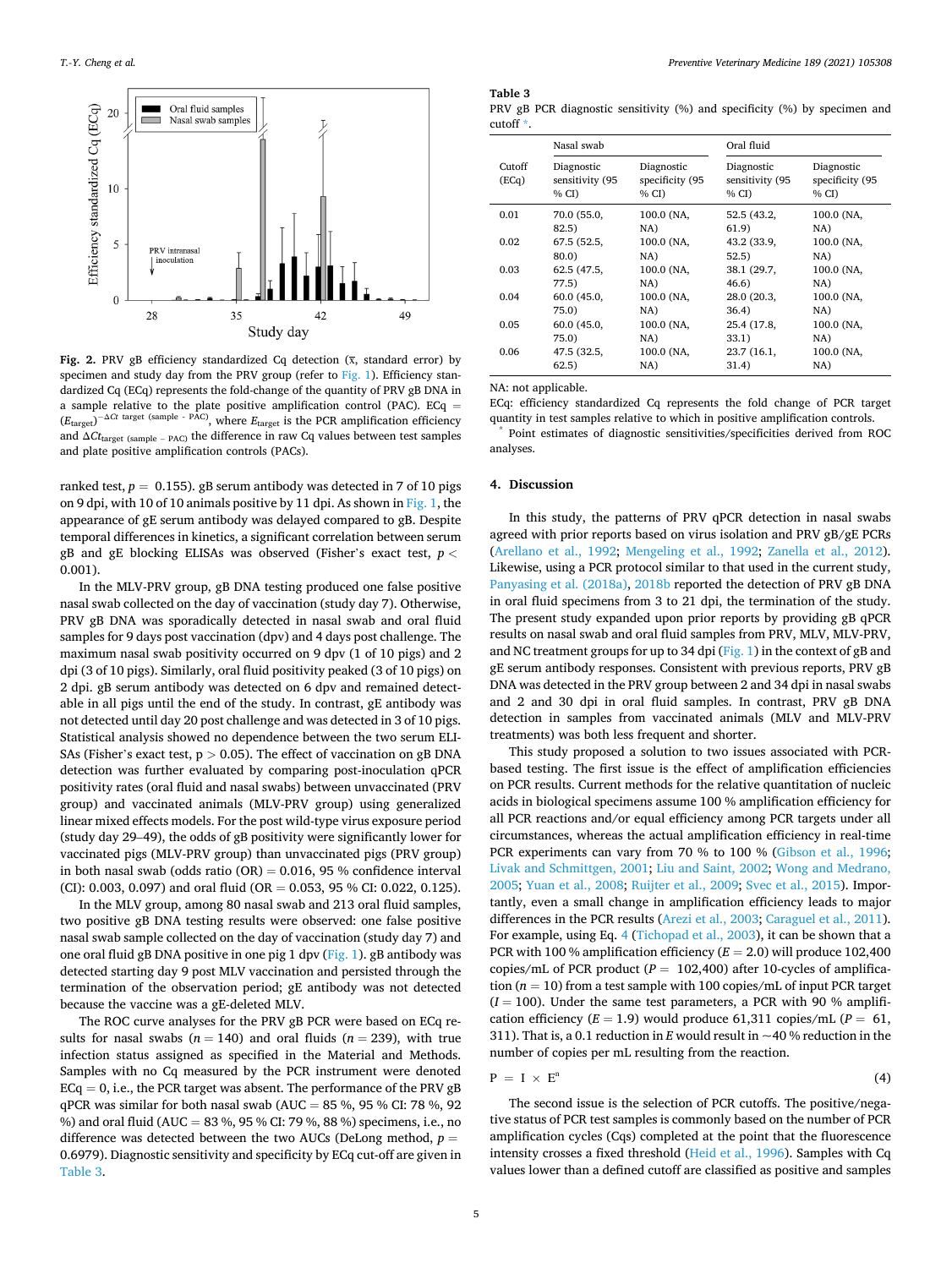<span id="page-5-0"></span>with Cq values higher than the cutoff are negative. Although the World Organization of Animal Health (OIE) guidelines recommend establishing assay cutoff as a function of diagnostic performance, e.g., diagnostic sensitivity and specificity, the selection of Cq cutoff more often relies on the developer's experience or on analytical sensitivity (limit of detection) studies (Bustin and Nolan, 2004; Burns and Valdivia, 2008; Bustin et al., 2009; [OIE, 2019](#page-7-0); [Vettraino et al., 2010](#page-7-0)). The fundamental obstacle to establishing PCR cutoffs and assessing diagnostic performance using a statistical approach is the fact that PCR-negative samples are not assigned a specific Cq value (Burns and Valdivia, 2008; Bustin et al., 2009). Reporting negative samples as the number of PCR cycles programmed to a run, e.g., 40 or 45, is statistically invalid because a truncated Cq value neither represents the absence of target nor a measurement ([Elfving et al., 2014;](#page-6-0) [Shipley, 2020\)](#page-7-0). In terms of performance evaluation, neither the exclusion of negative results nor the use of truncated Cqs can produce valid analyses and inferences ([Caraguel et al.,](#page-6-0)  [2011;](#page-6-0) [Trang et al., 2015\)](#page-7-0). The current study has provided a solution by calculating ECq, the fold-change of PCR targets in a sample compared to a calibrator (PAC). Negative samples with no Cq assigned by PCR instruments can be ECq of 0 which represents the quantity of target is 0 (0 times any value is 0). Thus, the use of ECq allows these negative samples to be included for statistical analyses and diagnostic evaluation.

Working in gene expression research, [Pfaffl \(2001\)](#page-6-0) used the quantitative detection of endogenous reference genes to normalize target expression and remove non-biological variation, e.g., variability introduced by DNA/RNA purification, PCR inhibitors, and differences in reverse transcription efficiencies [\(Pfaffl, 2001](#page-6-0); [Huggett et al., 2005](#page-6-0); [Chervoneva et al., 2010](#page-6-0)). Thus, *R* in Eq. 5 represents the ratio of the target gene in a test sample relative to a standardized control where *E*target is the PCR amplification efficiency of the target gene, *E*ref the amplification efficiency of the reference gene; Δ*Ct*target (control – sample), and Δ*Ct*ref (control - sample) the difference of Cq values between the standardized control and a test sample of the target and reference genes.

$$
R = \frac{\left(E_{\text{target}}\right)^{\Delta C_{\text{target (control}} \cdot \text{sample)}}}{\left(E_{\text{ref}}\right)^{\Delta C_{\text{ref}} \text{(control}} \cdot \text{sample)}}\tag{5}
$$

Distinct from gene expression research conducted under experimental conditions, diagnostic PCRs for pathogen detection must function reliably with various biological specimens and the diverse collection, handling, and storage conditions to which they are exposed prior to reaching the diagnostic laboratory. Under these circumstances, host endogenous reference genes expressed uniformly across specimens and animals for diagnostic data normalization have not been identified. Adding an exogenous reference gene to the sample prior to DNA/RNA extraction and PCR is a common approach for monitoring the testing process [\(Chittick et al., 2011](#page-6-0); [Schroeder et al., 2013](#page-7-0); [Kittawornrat et al.,](#page-6-0)  [2014; Pepin et al., 2015;](#page-6-0) [Panyasing et al., 2016\)](#page-6-0), but exogenous reference genes cannot be used for data normalization because they do not reflect the total initial DNA/RNA in the test sample matrix ([Pfaffl, 2001](#page-6-0)). In this study, the ECq method (Eq. 2) was used to standardize PCR responses in a diagnostic testing environment. Eq. [2](#page-1-0) excluded the reference gene-based normalization (denominator in Eq. 4) and used the PCR amplification efficiency for each plate estimated from the second derivative maximum point of the sigmoidal model that best fit the amplification plot [\(Luu-The et al., 2005;](#page-6-0) [Ritz and Spiess, 2008; Ruijter](#page-6-0)  [et al., 2009](#page-6-0)). Alternatively, PCR amplification efficiency could be estimated from the standard curve.

The net effect of this approach is standardization of sample test results relative to the PAC in terms of "fold change". For example, given a valid PCR run with 80 % PCR amplification efficiency ( $E_{\text{target}} = 1.8$ ), a sample  $(S_1)$  with a Cq of 31, and a plate PAC with a Cq of 30, the ECq of  $S_1$  can be calculated as  $0.55$  (ECq =  $1.8^{-(31-30)} = 0.55$ ). That is, the initial quantity of the PCR target in  $S_1$  was 0.55 times the quantity of the PCR target in the PAC. Under the same test parameters, the ECq of sample  $(S_2)$  with a Cq of 27 may be calculated as 5.83 (ECq =  $1.8^{-(27-1)}$ 

 $30$  = 5.83), meaning that the initial quantity of PCR target in  $S_2$  was 5.83 times that of the PAC and 10.6 times (5.83/0.55 = 10.6) that of *S*1. Correction for PCR amplification is crucial to the standardization process. Thus, if the PCR amplification efficiency were 70 % ( $E<sub>target</sub> = 1.7$ ), a sample  $(S_3)$  with a Cq of 27 (i.e., identical to  $S_2$ ) run on a plate with a PAC with a Cq of 32 would have a ECq of 14.20 (ECq =  $1.7^{(27-1)}$  $3^{(32)} = 14.20$ ). That is, the initial quantity of PCR target in  $S_3$  was 2.44 times  $S_2$  (14.20/5.83 = 2.44), despite the fact that  $S_2$  and  $S_3$  had the same raw Cq.

Overall, this study described the temporal detection of PRV gB DNA in oral fluid specimens from animals of known infection and/or vaccination status and provided estimates of the diagnostic sensitivity and specificity of the gB qPCR assay. The primary limitation of the study is the inclusion of a relatively small number of animals under experimental conditions. Conversely, these conditions allowed for the precise determination of the true PRV status of the animal. Regardless, under the testing conditions described in this study, an ECq of 0.01 obtained the best diagnostic performance ([Table 1](#page-2-0)) and was recommended as the optimal diagnostic cutoff. This approach could also be used for other qPCRs routinely performed in diagnostic laboratories, but would require standardization of the PAC preparation.

## **Funding**

This research was supported by grant from the Swine Health Information Center (grant #18-215; 809 Wheeler Street, Ames, Iowa 50010).

## **Declaration of Competing Interest**

The authors declare no conflicts of interest with respect to their authorship and/or the publication of this manuscript, with the exception that J. Zimmerman serves as a consultant to IDEXX Laboratories, Inc. on areas of diagnostic medicine independent of this study. The terms of the consulting arrangement have been reviewed and approved by Iowa State University in accordance with its conflict of interest policies.

## **Acknowledgements**

PRV gB PCR primers, probes, and positive amplification controls were provided by the Veterinary Diagnostic Laboratory, Iowa State University. We gratefully acknowledge the academic scholarship provided by Chih-Cheng Chang DVM PhD (Tainan, Taiwan).

#### **References**

- American Veterinary Medical Association (AVMA), 2020. AVMA Guidelines for the Euthanasia of Animals. AVMA (Accessed 16 September 2020). [https://www.avma.](https://www.avma.org/sites/default/files/2020-02/Guidelines-on-Euthanasia-2020.pdf) [org/sites/default/files/2020-02/Guidelines-on-Euthanasia-2020.pdf](https://www.avma.org/sites/default/files/2020-02/Guidelines-on-Euthanasia-2020.pdf).
- [An, T.Q., Peng, J.M., Tian, Z.J., Zhao, H.Y., Li, N., Liu, Y.M., Chen, J.Z., Leng, C.L.,](http://refhub.elsevier.com/S0167-5877(21)00052-0/sbref0010) [Sun, Y., Chang, D., Tong, G.Z., 2013. Pseudorabies virus variant in Bartha-K61](http://refhub.elsevier.com/S0167-5877(21)00052-0/sbref0010)  [vaccinated pigs, China, 2012. Emerg. Infect. Dis. 19, 1749](http://refhub.elsevier.com/S0167-5877(21)00052-0/sbref0010)–1755.
- [Arellano, P.E., Morrison, R.B., Molitor, T.W., Thawley, D.G., 1992. High- and low](http://refhub.elsevier.com/S0167-5877(21)00052-0/sbref0015)[challenge exposure doses used to compare intranasal and intramuscular](http://refhub.elsevier.com/S0167-5877(21)00052-0/sbref0015) [administration of pseudorabies virus vaccine in passively immune pigs. J. Am. Vet.](http://refhub.elsevier.com/S0167-5877(21)00052-0/sbref0015)  [Med. Assoc. 200, 685](http://refhub.elsevier.com/S0167-5877(21)00052-0/sbref0015)–691.
- [Arezi, B., Xing, W., Sorge, J.A., Hogrefe, H.H., 2003. Amplification efficiency of](http://refhub.elsevier.com/S0167-5877(21)00052-0/sbref0020)
- [thermostable DNA polymerases. Anal. Biochem. 321, 226](http://refhub.elsevier.com/S0167-5877(21)00052-0/sbref0020)–235.<br>Belák, S., Linné, T., 1988. Rapid Detection of Aujeszky's Disease (pseudorabies) Virus [Infection of Pigs by Direct Filter Hybridisation of Nasal and Tonsillar Specimens,](http://refhub.elsevier.com/S0167-5877(21)00052-0/sbref0025)  [pp. 303](http://refhub.elsevier.com/S0167-5877(21)00052-0/sbref0025)–308.
- [Bjustrom-Kraft, J., Christopher-Hennings, J., Daly, R., Main, R., Torrison, J., Thurn, M.,](http://refhub.elsevier.com/S0167-5877(21)00052-0/sbref0030)  [Zimmerman, J., 2018. The use of oral fluid diagnostics in swine medicine. J. Swine](http://refhub.elsevier.com/S0167-5877(21)00052-0/sbref0030)  [Health Prod. 26, 262](http://refhub.elsevier.com/S0167-5877(21)00052-0/sbref0030)–269.
- [Bo, Z., Miao, Y., Xi, R., Gao, X., Miao, D., Chen, H., Jung, Y.S., Qian, Y., Dai, J., 2020.](http://refhub.elsevier.com/S0167-5877(21)00052-0/sbref0035) [Emergence of a novel pathogenic recombinant virus from Bartha vaccine and variant](http://refhub.elsevier.com/S0167-5877(21)00052-0/sbref0035)  [pseudorabies virus in China. Transbound. Emerg. Dis.](http://refhub.elsevier.com/S0167-5877(21)00052-0/sbref0035)
- [Burns, M., Valdivia, H., 2008. Modelling the limit of detection in real-time quantitative](http://refhub.elsevier.com/S0167-5877(21)00052-0/sbref0040)  [PCR. Eur. Food Res. Technol. 226, 1513](http://refhub.elsevier.com/S0167-5877(21)00052-0/sbref0040)–1524.
- [Bustin, S.A., Nolan, T., 2004. Pitfalls of quantitative real-time reverse-transcription](http://refhub.elsevier.com/S0167-5877(21)00052-0/sbref0045) [polymerase chain reaction. J. Biomol. Tech. 15, 155](http://refhub.elsevier.com/S0167-5877(21)00052-0/sbref0045)–166.
- [Bustin, S.A., Benes, V., Garson, J.A., Hellemans, J., Huggett, J., Kubista, M., Mueller, R.,](http://refhub.elsevier.com/S0167-5877(21)00052-0/sbref0050)  [Nolan, T., Pfaffl, M.W., Shipley, G.L., Vandesompele, J., Wittwer, C.T., 2009. The](http://refhub.elsevier.com/S0167-5877(21)00052-0/sbref0050)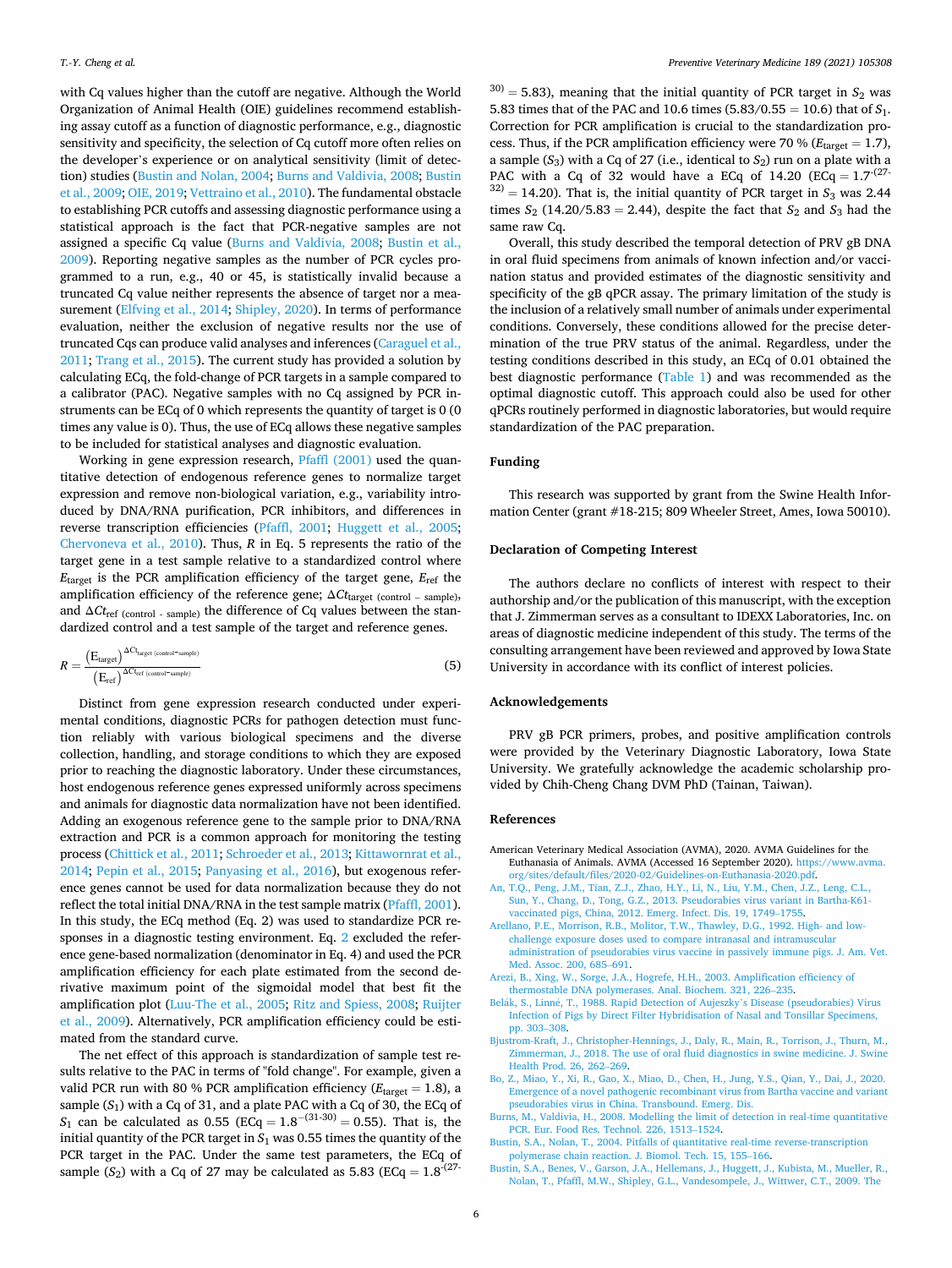#### <span id="page-6-0"></span>*T.-Y. Cheng et al.*

[MIQE guidelines: minimum information for publication of quantitative real-time](http://refhub.elsevier.com/S0167-5877(21)00052-0/sbref0050) [PCR experiments. Clin. Chem. 55, 611](http://refhub.elsevier.com/S0167-5877(21)00052-0/sbref0050)–622.

- [Caraguel, C.G., Stryhn, H., Gagne, N., Dohoo, I.R., Hammell, K.L., 2011. Selection of a](http://refhub.elsevier.com/S0167-5877(21)00052-0/sbref0055)  [cutoff value for real-time polymerase chain reaction results to fit a diagnostic](http://refhub.elsevier.com/S0167-5877(21)00052-0/sbref0055)
- [purpose: analytical and epidemiologic approaches. J. Vet. Diagn. Invest. 23, 2](http://refhub.elsevier.com/S0167-5877(21)00052-0/sbref0055)–15. [Carpenter, J., Bithell, J., 2000. Bootstrap confidence intervals: when, which, what? A](http://refhub.elsevier.com/S0167-5877(21)00052-0/sbref0060)  [practical guide for medical statisticians. Stat. Med. 19, 1141](http://refhub.elsevier.com/S0167-5877(21)00052-0/sbref0060)–1164.
- [Cheng, T.Y., Buckley, A., Van Geelen, A., Lager, K., Henao-Diaz, A., Poonsuk, K.,](http://refhub.elsevier.com/S0167-5877(21)00052-0/sbref0065) [Pineyro, P., Baum, D., Ji, J., Wang, C., Main, R., Zimmerman, J., Gimenez-Lirola, L.,](http://refhub.elsevier.com/S0167-5877(21)00052-0/sbref0065)  [2020. Detection of pseudorabies virus antibody in swine oral fluid using a serum](http://refhub.elsevier.com/S0167-5877(21)00052-0/sbref0065)  [whole-virus indirect ELISA. J. Vet. Diagn. Investig. 1040638720924386.](http://refhub.elsevier.com/S0167-5877(21)00052-0/sbref0065)
- [Chervoneva, I., Li, Y., Schulz, S., Croker, S., Wilson, C., Waldman, S.A., Hyslop, T., 2010.](http://refhub.elsevier.com/S0167-5877(21)00052-0/sbref0070)  [Selection of optimal reference genes for normalization in quantitative RT-PCR. BMC](http://refhub.elsevier.com/S0167-5877(21)00052-0/sbref0070)  [Bioinformatics 11, 253.](http://refhub.elsevier.com/S0167-5877(21)00052-0/sbref0070)
- [Chittick, W.A., Stensland, W.R., Prickett, J.R., Strait, E.L., Harmon, K., Yoon, K.J.,](http://refhub.elsevier.com/S0167-5877(21)00052-0/sbref0075) [Wang, C., Zimmerman, J.J., 2011. Comparison of RNA extraction and real-time](http://refhub.elsevier.com/S0167-5877(21)00052-0/sbref0075)  [reverse transcription polymerase chain reaction methods for the detection of porcine](http://refhub.elsevier.com/S0167-5877(21)00052-0/sbref0075)  [reproductive and respiratory syndrome virus in porcine oral fluid specimens. J. Vet.](http://refhub.elsevier.com/S0167-5877(21)00052-0/sbref0075)  [Diagn. Investig. 23, 248](http://refhub.elsevier.com/S0167-5877(21)00052-0/sbref0075)–253.
- [Cikos, S., Bukovska, A., Koppel, J., 2007. Relative quantification of mRNA: comparison](http://refhub.elsevier.com/S0167-5877(21)00052-0/sbref0080)  [of methods currently used for real-time PCR data analysis. BMC Mol. Biol. 8, 113](http://refhub.elsevier.com/S0167-5877(21)00052-0/sbref0080).

[Datta, S., Satten, G.A., 2008. A signed-rank test for clustered data. Biometrics 64,](http://refhub.elsevier.com/S0167-5877(21)00052-0/sbref0085) 501–[507](http://refhub.elsevier.com/S0167-5877(21)00052-0/sbref0085).

[Deblanc, C., Oger, A., Simon, G., Le Potier, M.F., 2019. Genetic diversity among](http://refhub.elsevier.com/S0167-5877(21)00052-0/sbref0090)  [pseudorabies viruses isolated from Dogs in France from 2006 to 2018. Pathogens 8.](http://refhub.elsevier.com/S0167-5877(21)00052-0/sbref0090)

[DeLong, E.R., DeLong, D.M., Clarke-Pearson, D.L., 1988. Comparing the areas under two](http://refhub.elsevier.com/S0167-5877(21)00052-0/sbref0095)  [or more correlated receiver operating characteristic curves: a nonparametric](http://refhub.elsevier.com/S0167-5877(21)00052-0/sbref0095)  [approach. Biometrics 44, 837](http://refhub.elsevier.com/S0167-5877(21)00052-0/sbref0095)–845.

- [Elfving, K., Andersson, M., Msellem, M.I., Welinder-Olsson, C., Petzold, M., Bjorkman, A.,](http://refhub.elsevier.com/S0167-5877(21)00052-0/sbref0100)  [Trollfors, B., Martensson, A., Lindh, M., 2014. Real-time PCR threshold cycle cutoffs](http://refhub.elsevier.com/S0167-5877(21)00052-0/sbref0100)  [help to identify agents causing acute childhood diarrhea in Zanzibar. J. Clin.](http://refhub.elsevier.com/S0167-5877(21)00052-0/sbref0100) [Microbiol. 52, 916](http://refhub.elsevier.com/S0167-5877(21)00052-0/sbref0100)–923.
- [Freuling, C.M., Muller, T.F., Mettenleiter, T.C., 2017. Vaccines against pseudorabies](http://refhub.elsevier.com/S0167-5877(21)00052-0/sbref0105) [virus \(PrV\). Vet. Microbiol. 206, 3](http://refhub.elsevier.com/S0167-5877(21)00052-0/sbref0105)–9.
- [Gauntlett, F., Gale, P., Bowen, J., Lauren, P., 2019. Aujeszky](http://refhub.elsevier.com/S0167-5877(21)00052-0/sbref0110)'s disease in domestic swine [in France. In: Agency, Aa.P.H. \(Ed.\), Preliminary Outbreak Assessment. Goverment](http://refhub.elsevier.com/S0167-5877(21)00052-0/sbref0110) [of United Kingdom, United Kingdom, p. 4](http://refhub.elsevier.com/S0167-5877(21)00052-0/sbref0110).
- [Gibson, U.E., Heid, C.A., Williams, P.M., 1996. A novel method for real time quantitative](http://refhub.elsevier.com/S0167-5877(21)00052-0/sbref0115)  [RT-PCR. Genome Res. 6, 995](http://refhub.elsevier.com/S0167-5877(21)00052-0/sbref0115)–1001.
- [Gutekunst, D.E., Pirtle, E.C., 1979. Humoral and cellular immune responses in swine](http://refhub.elsevier.com/S0167-5877(21)00052-0/sbref0120)  [after vaccination with inactivated pseudorabies virus. Am. J. Vet. Res. 40,](http://refhub.elsevier.com/S0167-5877(21)00052-0/sbref0120) [1343](http://refhub.elsevier.com/S0167-5877(21)00052-0/sbref0120)–1346.
- [Hasebe, H., Wheeler, J.G., Osorio, F.A., 1993. Gene specific assay to differentiate strains](http://refhub.elsevier.com/S0167-5877(21)00052-0/sbref0125)  [of pseudorabies virus. Vet. Microbiol. 34, 221](http://refhub.elsevier.com/S0167-5877(21)00052-0/sbref0125)–231.
- [Heid, C.A., Stevens, J., Livak, K.J., Williams, P.M., 1996. Real time quantitative PCR.](http://refhub.elsevier.com/S0167-5877(21)00052-0/sbref0130) [Genome Res. 6, 986](http://refhub.elsevier.com/S0167-5877(21)00052-0/sbref0130)–994.
- [Henao-Diaz, Y.A., Gimenez-Lirola, L., Poonsuk, K., Cheng, T.Y., Wang, C., Ji, J., Baum, D.](http://refhub.elsevier.com/S0167-5877(21)00052-0/sbref0135)  [H., Main, R.G., Zimmerman, J.J., 2018. Effect of chemical clarification of oral fluids](http://refhub.elsevier.com/S0167-5877(21)00052-0/sbref0135)  [on the detection of porcine reproductive and respiratory syndrome virus IgG. J. Vet.](http://refhub.elsevier.com/S0167-5877(21)00052-0/sbref0135)  [Diagn. Invest. 30, 671](http://refhub.elsevier.com/S0167-5877(21)00052-0/sbref0135)–677.
- Henao-Diaz, A., Giménez-Lirola, L., Baum, D.H., Zimmerman, J., 2020. Guidelines for [oral fluid-based surveillance of viral pathogens in swine \(in press\). Porc. Health](http://refhub.elsevier.com/S0167-5877(21)00052-0/sbref0140)  [Manag.](http://refhub.elsevier.com/S0167-5877(21)00052-0/sbref0140)
- [Huggett, J., Dheda, K., Bustin, S., Zumla, A., 2005. Real-time RT-PCR normalisation;](http://refhub.elsevier.com/S0167-5877(21)00052-0/sbref0145) [strategies and considerations. Genes Immun. 6, 279](http://refhub.elsevier.com/S0167-5877(21)00052-0/sbref0145)–284.
- [Jiang, Y., He, X., Lee, M.-L.T., Rosner, B., Yan, J., 2017. Wilcoxon Rank-Based Tests for](http://refhub.elsevier.com/S0167-5877(21)00052-0/sbref0150)  [Clustered Data with R Package Clusrank. arXiv preprint arXiv:1706.03409.](http://refhub.elsevier.com/S0167-5877(21)00052-0/sbref0150)
- Kärber, G., 1931. A contribution to the collective treatment of a pharmacological [experimental series. Arch. Exp. Pathol. Pharmakol. 162, 480](http://refhub.elsevier.com/S0167-5877(21)00052-0/sbref0155)–483.
- [Katz, J.B., Pedersen, J.C., 1992. Molecular analysis of pseudorabies viral vaccines and](http://refhub.elsevier.com/S0167-5877(21)00052-0/sbref0160) [their rapid differentiation from wild-type isolates using DNA-Amplified](http://refhub.elsevier.com/S0167-5877(21)00052-0/sbref0160)  [Glycoprotein-I and thymidine kinase gene segment polymorphisms. Biologicals 20,](http://refhub.elsevier.com/S0167-5877(21)00052-0/sbref0160)  187–[195](http://refhub.elsevier.com/S0167-5877(21)00052-0/sbref0160).
- [Kittawornrat, A., Panyasing, Y., Goodell, C., Wang, C., Gauger, P., Harmon, K., Rauh, R.,](http://refhub.elsevier.com/S0167-5877(21)00052-0/sbref0165)  [Desfresne, L., Levis, I., Zimmerman, J., 2014. Porcine reproductive and respiratory](http://refhub.elsevier.com/S0167-5877(21)00052-0/sbref0165)  [syndrome virus \(PRRSV\) surveillance using pre-weaning oral fluid samples detects](http://refhub.elsevier.com/S0167-5877(21)00052-0/sbref0165)  [circulation of wild-type PRRSV. Vet. Microbiol. 168, 331](http://refhub.elsevier.com/S0167-5877(21)00052-0/sbref0165)–339.
- [Kohler, M., Kohler, W., 2003. Zentralblatt fur Bakteriologie–100 years ago Aladar](http://refhub.elsevier.com/S0167-5877(21)00052-0/sbref0170) aujeszky detects a' new' [disease–or: it was the cow and not the sow. Int. J. Med.](http://refhub.elsevier.com/S0167-5877(21)00052-0/sbref0170)  [Microbiol. 292, 423](http://refhub.elsevier.com/S0167-5877(21)00052-0/sbref0170)–427.
- Leschnik, M., Gruber, A., Kübber-Heiss, A., Bagó, Z., Revilla-Fernández, S., Wodak, E., [MüLler, E., Rath, H., Deutz, A., 2012. Epidemiological aspects of Aujeszky](http://refhub.elsevier.com/S0167-5877(21)00052-0/sbref0175)'s disease [in Austria by the means of six cases in dogs. Wiener Tierarztliche Monatsschrift 99,](http://refhub.elsevier.com/S0167-5877(21)00052-0/sbref0175)  82–[90](http://refhub.elsevier.com/S0167-5877(21)00052-0/sbref0175).
- [Liu, W., Saint, D.A., 2002. A new quantitative method of real time reverse transcription](http://refhub.elsevier.com/S0167-5877(21)00052-0/sbref0180)  [polymerase chain reaction assay based on simulation of polymerase chain reaction](http://refhub.elsevier.com/S0167-5877(21)00052-0/sbref0180)  [kinetics. Anal. Biochem. 302, 52](http://refhub.elsevier.com/S0167-5877(21)00052-0/sbref0180)–59.
- [Livak, K.J., Schmittgen, T.D., 2001. Analysis of relative gene expression data using real](http://refhub.elsevier.com/S0167-5877(21)00052-0/sbref0185)[time quantitative PCR and the 2\(-Delta Delta C\(T\)\) Method. Methods 25, 402](http://refhub.elsevier.com/S0167-5877(21)00052-0/sbref0185)–408.
- [Lomniczi, B., Blankenship, M.L., Ben-Porat, T., 1984. Deletions in the genomes of](http://refhub.elsevier.com/S0167-5877(21)00052-0/sbref0190) pseudorabies virus vaccine strains and existence of four isomers of the genomes [J. Virol. 49, 970](http://refhub.elsevier.com/S0167-5877(21)00052-0/sbref0190)–979.
- [Lopez, W.A., Angulo, J., Zimmerman, J.J., Linhares, D.C.L., 2018. Porcine reproductive](http://refhub.elsevier.com/S0167-5877(21)00052-0/sbref0195)  [and respiratory syndrome monitoring in breeding herds using processing fluids.](http://refhub.elsevier.com/S0167-5877(21)00052-0/sbref0195)  [J. Swine Health Prod. 26, 146](http://refhub.elsevier.com/S0167-5877(21)00052-0/sbref0195)–150.
- [Luo, Y., Li, N., Cong, X., Wang, C.H., Du, M., Li, L., Zhao, B., Yuan, J., Liu, D.D., Li, S.,](http://refhub.elsevier.com/S0167-5877(21)00052-0/sbref0200)  [Li, Y., Sun, Y., Qiu, H.J., 2014. Pathogenicity and genomic characterization of a](http://refhub.elsevier.com/S0167-5877(21)00052-0/sbref0200) [pseudorabies virus variant isolated from Bartha-K61-vaccinated swine population in](http://refhub.elsevier.com/S0167-5877(21)00052-0/sbref0200)  [China. Vet. Microbiol. 174, 107](http://refhub.elsevier.com/S0167-5877(21)00052-0/sbref0200)–115.
- [Luu-The, V., Paquet, N., Calvo, E., Cumps, J., 2005. Improved real-time RT-PCR method](http://refhub.elsevier.com/S0167-5877(21)00052-0/sbref0205)  [for high-throughput measurements using second derivative calculation and double](http://refhub.elsevier.com/S0167-5877(21)00052-0/sbref0205)  [correction. Biotechniques 38, 287](http://refhub.elsevier.com/S0167-5877(21)00052-0/sbref0205)–293.
- [Ma, W., Lager, K.M., Richt, J.A., Stoffregen, W.C., Zhou, F., Yoon, K.J., 2008.](http://refhub.elsevier.com/S0167-5877(21)00052-0/sbref0210) [Development of real-time polymerase chain reaction assays for rapid detection and](http://refhub.elsevier.com/S0167-5877(21)00052-0/sbref0210)  [differentiation of wild-type pseudorabies and gene-deleted vaccine viruses. J. Vet.](http://refhub.elsevier.com/S0167-5877(21)00052-0/sbref0210) [Diagn. Invest. 20, 440](http://refhub.elsevier.com/S0167-5877(21)00052-0/sbref0210)–447.
- [Ma, X., Cui, Y., Qiu, Z., Zhang, B., Cui, S., 2013. A nanoparticle-assisted PCR assay to](http://refhub.elsevier.com/S0167-5877(21)00052-0/sbref0215)  [improve the sensitivity for rapid detection and differentiation of wild-type](http://refhub.elsevier.com/S0167-5877(21)00052-0/sbref0215) [pseudorabies virus and gene-deleted vaccine strains. J. Virol. Methods 193,](http://refhub.elsevier.com/S0167-5877(21)00052-0/sbref0215)  374–[378](http://refhub.elsevier.com/S0167-5877(21)00052-0/sbref0215).
- [Maes, R.K., Kanitz, C.L., Gustafson, D.P., 1983. Shedding patterns in swine of virulent](http://refhub.elsevier.com/S0167-5877(21)00052-0/sbref0220) [and attenuated pseudorabies virus. Am. J. Vet. Res. 44, 2083](http://refhub.elsevier.com/S0167-5877(21)00052-0/sbref0220)–2086.
- [Meng, X.Y., Luo, Y., Liu, Y., Shao, L., Sun, Y., Li, Y., Li, S., Ji, S., Qiu, H.J., 2016. A triplex](http://refhub.elsevier.com/S0167-5877(21)00052-0/sbref0225)  [real-time PCR for differential detection of classical, variant and Bartha-K61 vaccine](http://refhub.elsevier.com/S0167-5877(21)00052-0/sbref0225)  [strains of pseudorabies virus. Arch. Virol. 161, 2425](http://refhub.elsevier.com/S0167-5877(21)00052-0/sbref0225)–2430.
- [Mengeling, W.L., Lager, K.M., Volz, D.M., Brockmeier, S.L., 1992. Effect of various](http://refhub.elsevier.com/S0167-5877(21)00052-0/sbref0230)  [vaccination procedures on shedding, latency, and reactivation of attenuated and](http://refhub.elsevier.com/S0167-5877(21)00052-0/sbref0230)  [virulent pseudorabies virus in swine. Am. J. Vet. Res. 53, 2164](http://refhub.elsevier.com/S0167-5877(21)00052-0/sbref0230)–2173.
- Mettenleiter, T.C., 2000. Aujeszky'[s disease \(pseudorabies\) virus: the virus and](http://refhub.elsevier.com/S0167-5877(21)00052-0/sbref0235)  [molecular pathogenesis–state of the art, June 1999. Vet. Res. 31, 99](http://refhub.elsevier.com/S0167-5877(21)00052-0/sbref0235)–115.
- Mettenleiter, T.C., 2020. Aujeszky'[s disease and the development of the Marker/DIVA](http://refhub.elsevier.com/S0167-5877(21)00052-0/sbref0240) [vaccination concept. Pathogens 9, 563](http://refhub.elsevier.com/S0167-5877(21)00052-0/sbref0240).
- [Mettenleiter, T.C., Ehlers, B., Müller, T., Yoon, K.-j., Teifke, J.P., 2012. In: Zimmerman, J.](http://refhub.elsevier.com/S0167-5877(21)00052-0/sbref0245)  [J., Karriker, L., Ramirez, A., Schwartz, K.J., Stevenson, G.W. \(Eds.\), Herpesviruses.](http://refhub.elsevier.com/S0167-5877(21)00052-0/sbref0245)  [Wiley-Blackwell, pp. 421](http://refhub.elsevier.com/S0167-5877(21)00052-0/sbref0245)–446.
- [Miller, G.Y., Tsai, J.S., Forster, D.L., 1996. Benefit-cost analysis of the national](http://refhub.elsevier.com/S0167-5877(21)00052-0/sbref0250) [pseudorabies virus eradication program. J. Am. Vet. Med. Assoc. 208, 208](http://refhub.elsevier.com/S0167-5877(21)00052-0/sbref0250)–213.
- [Molecular, Bioinformatics, and Health Assurance Testing Services Section \(MVHS\), 2018.](http://refhub.elsevier.com/S0167-5877(21)00052-0/sbref0255)  Quick-reference for MagMAX™ [viral RNA extraction reagents. Doc ID: \[9.3833\] v11.](http://refhub.elsevier.com/S0167-5877(21)00052-0/sbref0255)  [Quality Systems, Veterinary Diagnostic Laboratories. Iowa State University, Ames,](http://refhub.elsevier.com/S0167-5877(21)00052-0/sbref0255) [Iowa. Available upon request.](http://refhub.elsevier.com/S0167-5877(21)00052-0/sbref0255)
- [Neumann, E.J., Kliebenstein, J.B., Johnson, C.D., Mabry, J.W., Bush, E.J., Seitzinger, A.](http://refhub.elsevier.com/S0167-5877(21)00052-0/sbref0260)  [H., Green, A.L., Zimmerman, J.J., 2005. Assessment of the economic impact of](http://refhub.elsevier.com/S0167-5877(21)00052-0/sbref0260)  [porcine reproductive and respiratory syndrome on swine production in the United](http://refhub.elsevier.com/S0167-5877(21)00052-0/sbref0260)  [States. J. Am. Vet. Med. Assoc. 227, 385](http://refhub.elsevier.com/S0167-5877(21)00052-0/sbref0260)–392.
- [Panyasing, Y., Goodell, C., Kittawornrat, A., Wang, C., Levis, I., Desfresne, L., Rauh, R.,](http://refhub.elsevier.com/S0167-5877(21)00052-0/sbref0265)  [Gauger, P.C., Zhang, J., Lin, X., Azeem, S., Ghorbani-Nezami, S., Yoon, K.J.,](http://refhub.elsevier.com/S0167-5877(21)00052-0/sbref0265) [Zimmerman, J., 2016. Influenza a virus surveillance based on pre-weaning piglet](http://refhub.elsevier.com/S0167-5877(21)00052-0/sbref0265) [oral fluid samples. Transbound. Emerg. Dis. 63, e328](http://refhub.elsevier.com/S0167-5877(21)00052-0/sbref0265)–e338.
- [Panyasing, Y., Kedkovid, R., Kittawornrat, A., Ji, J., Zimmerman, J.,](http://refhub.elsevier.com/S0167-5877(21)00052-0/sbref0270)  [Thanawongnuwech, R., 2018a. Detection of Aujeszky](http://refhub.elsevier.com/S0167-5877(21)00052-0/sbref0270)'s disease virus DNA and [antibody in swine oral fluid specimens. Transbound. Emerg. Dis. 65, 1828](http://refhub.elsevier.com/S0167-5877(21)00052-0/sbref0270)–1835.
- [Panyasing, Y., Kedkovid, R., Thanawongnuwech, R., Kittawornrat, A., Ji, J., Gimenez-](http://refhub.elsevier.com/S0167-5877(21)00052-0/sbref0275)[Lirola, L., Zimmerman, J., 2018b. Effective surveillance for early classical swine](http://refhub.elsevier.com/S0167-5877(21)00052-0/sbref0275) [fever virus detection will utilize both virus and antibody detection capabilities. Vet.](http://refhub.elsevier.com/S0167-5877(21)00052-0/sbref0275)  [Microbiol. 216, 72](http://refhub.elsevier.com/S0167-5877(21)00052-0/sbref0275)–78.
- [Pepin, B.J., Kittawornrat, A., Liu, F., Gauger, P.C., Harmon, K., Abate, S., Main, R.,](http://refhub.elsevier.com/S0167-5877(21)00052-0/sbref0280) [Garton, C., Hargrove, J., Rademacher, C., Ramirez, A., Zimmerman, J., 2015.](http://refhub.elsevier.com/S0167-5877(21)00052-0/sbref0280)  [Comparison of specimens for detection of porcine reproductive and respiratory](http://refhub.elsevier.com/S0167-5877(21)00052-0/sbref0280) [syndrome virus infection in boar studs. Transbound. Emerg. Dis. 62, 295](http://refhub.elsevier.com/S0167-5877(21)00052-0/sbref0280)–304.
- [Pfaffl, M.W., 2001. A new mathematical model for relative quantification in real-time](http://refhub.elsevier.com/S0167-5877(21)00052-0/sbref0285)  [RT-PCR. Nucleic Acids Res. 29, e45](http://refhub.elsevier.com/S0167-5877(21)00052-0/sbref0285).
- [Pirtle, E.C., Sacks, J.M., Nettles, V.F., Rollor 3rd, E.A., 1989. Prevalence and transmission](http://refhub.elsevier.com/S0167-5877(21)00052-0/sbref0290)  [of pseudorabies virus in an isolated population of feral swine. J. Wildl. Dis. 25,](http://refhub.elsevier.com/S0167-5877(21)00052-0/sbref0290) 605–[607](http://refhub.elsevier.com/S0167-5877(21)00052-0/sbref0290).
- [Pol, F., Deblanc, C., Oger, A., Le Dimna, M., Simon, G., Le Potier, M.F., 2013. Validation](http://refhub.elsevier.com/S0167-5877(21)00052-0/sbref0295)  [of a commercial real-time PCR kit for specific and sensitive detection of](http://refhub.elsevier.com/S0167-5877(21)00052-0/sbref0295) [Pseudorabies. J. Virol. Methods 187, 421](http://refhub.elsevier.com/S0167-5877(21)00052-0/sbref0295)–423.
- [Quint, W., Gielkens, A., Vanoirschot, J., Berns, A., Cuypers, H.T., 1987. Construction and](http://refhub.elsevier.com/S0167-5877(21)00052-0/sbref0300)  [characterization of deletion mutants of pseudorabies virus - a new generation of live](http://refhub.elsevier.com/S0167-5877(21)00052-0/sbref0300)  [vaccines. J. Gen. Virol. 68, 523](http://refhub.elsevier.com/S0167-5877(21)00052-0/sbref0300)–534.
- R Core Team, 2020. R: a Language and Environment for Statistical Computing. R Foundation for Statistical Computing, Vienna, Austria. [https://www.R-project.org/.](https://www.R-project.org/)
- [Ramakers, C., Ruijter, J.M., Deprez, R.H., Moorman, A.F., 2003. Assumption-free](http://refhub.elsevier.com/S0167-5877(21)00052-0/sbref0310)  [analysis of quantitative real-time polymerase chain reaction \(PCR\) data. Neurosci.](http://refhub.elsevier.com/S0167-5877(21)00052-0/sbref0310) [Lett. 339, 62](http://refhub.elsevier.com/S0167-5877(21)00052-0/sbref0310)–66.
- [Ritz, C., Spiess, A.N., 2008. qpcR: an R package for sigmoidal model selection in](http://refhub.elsevier.com/S0167-5877(21)00052-0/sbref0315) [quantitative real-time polymerase chain reaction analysis. Bioinformatics 24,](http://refhub.elsevier.com/S0167-5877(21)00052-0/sbref0315)  [1549](http://refhub.elsevier.com/S0167-5877(21)00052-0/sbref0315)–1551.
- [Robin, X., Turck, N., Hainard, A., Tiberti, N., Lisacek, F., Sanchez, J.C., Muller, M., 2011.](http://refhub.elsevier.com/S0167-5877(21)00052-0/sbref0320)  [pROC: an open-source package for R and S](http://refhub.elsevier.com/S0167-5877(21)00052-0/sbref0320)+ to analyze and compare ROC curves. [BMC Bioinformatics 12, 77.](http://refhub.elsevier.com/S0167-5877(21)00052-0/sbref0320)
- [Ruijter, J.M., Ramakers, C., Hoogaars, W.M., Karlen, Y., Bakker, O., van den Hoff, M.J.,](http://refhub.elsevier.com/S0167-5877(21)00052-0/sbref0325)  [Moorman, A.F., 2009. Amplification efficiency: linking baseline and bias in the](http://refhub.elsevier.com/S0167-5877(21)00052-0/sbref0325)  [analysis of quantitative PCR data. Nucleic Acids Res. 37, e45.](http://refhub.elsevier.com/S0167-5877(21)00052-0/sbref0325)
- [Ruijter, J.M., Pfaffl, M.W., Zhao, S., Spiess, A.N., Boggy, G., Blom, J., Rutledge, R.G.,](http://refhub.elsevier.com/S0167-5877(21)00052-0/sbref0330)  [Sisti, D., Lievens, A., De Preter, K., Derveaux, S., Hellemans, J., Vandesompele, J.,](http://refhub.elsevier.com/S0167-5877(21)00052-0/sbref0330) [2013. Evaluation of qPCR curve analysis methods for reliable biomarker discovery:](http://refhub.elsevier.com/S0167-5877(21)00052-0/sbref0330)  [bias, resolution, precision, and implications. Methods 59, 32](http://refhub.elsevier.com/S0167-5877(21)00052-0/sbref0330)–46.
- [Ruijter, J.M., Lorenz, P., Tuomi, J.M., Hecker, M., van den Hoff, M.J.B., 2014.](http://refhub.elsevier.com/S0167-5877(21)00052-0/sbref0335)  [Fluorescent-increase kinetics of different fluorescent reporters used for qPCR depend](http://refhub.elsevier.com/S0167-5877(21)00052-0/sbref0335)